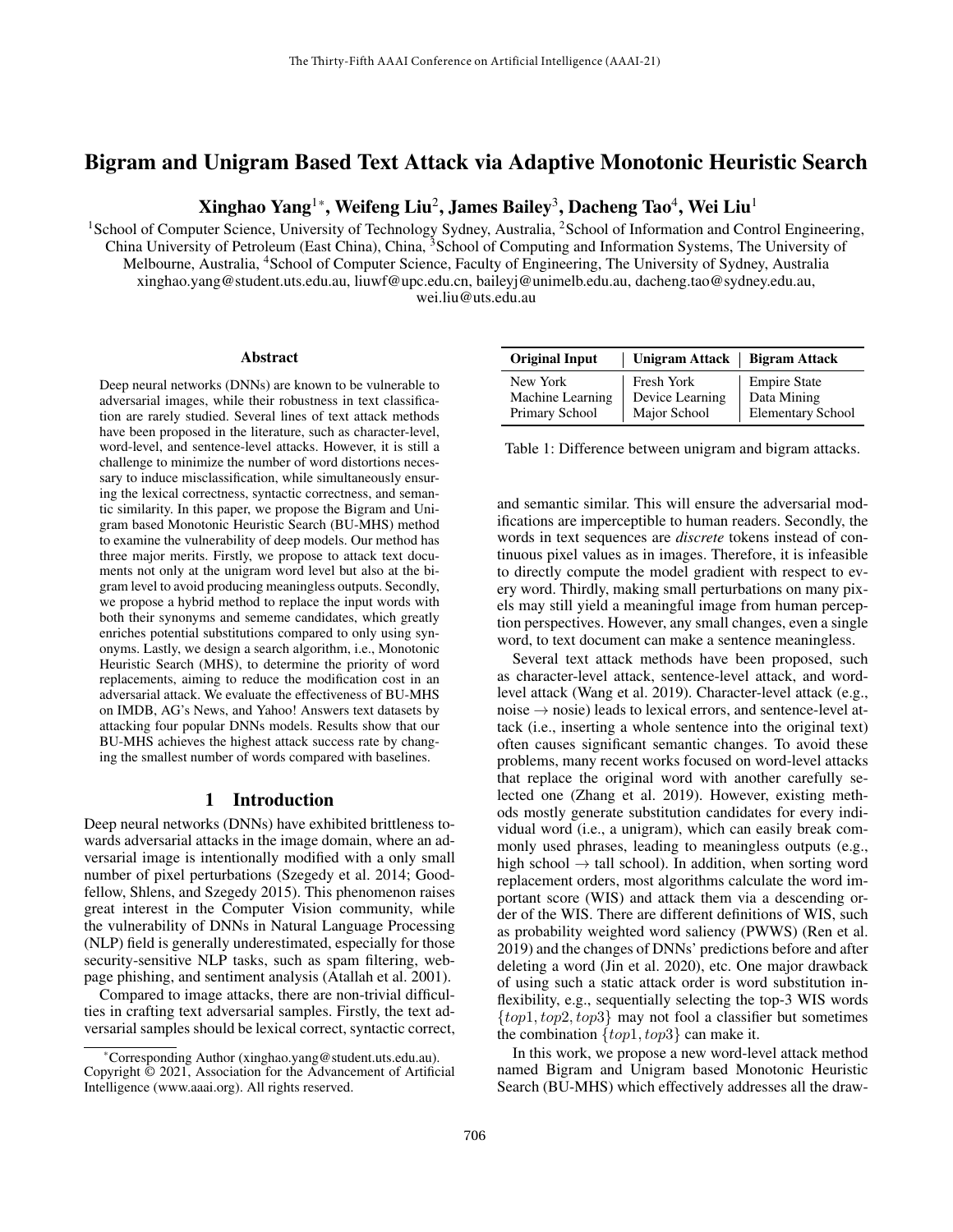

Figure 1: The workflow of BU-MHS. A CNN model is misled from "Sci/Tech" to "Business" by replacing one bigram.

backs above. Unlike traditional unigram word attack, we consider both unigram and bigram substitutions. In our approach, we generate more natural candidates by replacing a bigram with its synonyms (e.g., high school  $\rightarrow$  secondary school). Table 1 lists several examples that illustrate the superiority of bigram attacks in comparison with unigram attacks. Additionally, we propose to replace input words by considering both their synonyms and sememe-consistent words. By incorporating these complementary candidates, we have better choices to craft high-quality adversarial texts.

More importantly, we propose an effective candidature search method, Monotonic Heuristic Search (MHS), to determine word priorities. The MHS inherits the bestperformed candidate combinations from the previous generation and determines the next replacement word with a heuristic search. For instance, if changing the  $\{top1\}$  word cannot mislead a classifier, the static methods used in the literature will select the combination  $\{top1, top2\}$  in the second iteration, but our adaptive MHS will check more combinations, e.g., {top1, top2}, {top1, top3}, etc. Compared with static strategy, the MHS allows us to fool DNNs models with much fewer modifications, which is significant in reducing semantic changes and grammatical mistakes. Figure 1 illustrates an example of our algorithm. Our main contributions in this work are summarized as below:

- We propose to attack text documents not only at the unigram word level but also at the bigram level to generate natural adversarial samples and avoid semantic errors.
- We propose a hybrid approach to generate word substitutions from both synonym candidates and sememe candidates. Such a complementary combination enables us to craft more meaningful adversarial examples.
- We design MHS to effectively prioritize word replacements, which minimizes the number of word modifications and reduces semantic and syntactic mistakes.

### 2 Related Work

Text attack methods can be categorized into character-level, sentence-level, and word-level attacks (Wang, Jin, and He 2019). Character-level attack generates adversarial texts by deleting, inserting, or swapping characters (Belinkov and Bisk 2018; Ebrahimi et al. 2018). However, these characterlevel modifications lead to misspelled words, which can be easily detected by spelling check machines. Sentence-level attack concatenates an adversarial sentence before or after the original texts to confuse deep architecture models (Jia and Liang 2017; Wallace et al. 2019a), but they usually lead to dramatic semantic changes and generate human incomprehensible sentences (Gan and Ng 2019; Wallace et al. 2019b). Word-level attack replaces original input words with carefully picked words. The core problems are (1) how to select proper candidate words and (2) how to determine the word substitution order. Incipiently, Papernot et al. (2016) projected words into a 128-dimension embedding space and leveraged the Jacobian matrix to evaluates input-output interaction. However, a small perturbation in the embedding space may lead to totally irrelevant words since there is no hard guarantee that words close in the embedding space are semantically similar. Therefore, subsequent studies focused on synonym substitution strategy that search synonyms from the GloVe embedding space, existing thesaurus (e.g., WordNet and HowNet), or BERT Masked Language Model (MLM).

By using GloVe, Alzantot et al. (2018) designed a population-based genetic algorithm (GA) to imitate the natural selection. However, the GloVe embedding usually fails to distinguish antonyms from synonyms. For example, the nearest neighbors for expensive in GloVe space are  ${pricey, cheaper, costly}$ , where *cheaper* is its antonyms. Therefore, Glove-based algorithms have to use a counterfitting method to post-process adversary's vectors to ensure the semantic constraint (Mrkšić et al. 2016). Compared with GloVe, utilizing well-organized linguistic thesaurus, e.g., synonym-based WordNet (Miller 1998) and sememebased HowNet (Dong and Dong 2006), is a simple and easy implementation. Ren et al. (2019) sought synonyms using the WordNet synsets and ranked word replacement order via probability weighted word saliency (PWWS). Zang et al. (2020) manifested that the sememe-based HowNet can provide more substitute words than WordNet and proposed the Particle Swarm Optimization (PSO) to determine which group of words should be attacked. In addition, some recent studies utilized BERT MLM to generate contextual perturbations, such as BERT-Attack (Li et al. 2020) and BERTbased Adversarial Examples (BAE) (Garg and Ramakrishnan 2020). The pre-trained BERT MLM can ensure the predicted token fit in the sentence well, but unable to preserve the semantic similarity. For example, in the sentence "the food was [MASK]", predicting the [MASK] as good or bad are equally fluent but resulting in opposite sentiment label. Notably, all these work focused on unigram attacks.

# 3 Algorithm

This section details the proposed BU-MHS method. Formally, let  $\mathcal{X} = {\mathbf{X}_1, \mathbf{X}_2, \cdots, \mathbf{X}_N}$  denote the input space containing N sentences, and  $\mathcal{Y} = {\mathbf{Y}_1, \mathbf{Y}_2, \cdots, \mathbf{Y}_K}$  represent the output space of  $K$  labels. The DNNs classifier  $F$ learns a mapping from text space to labels  $F : \mathcal{X} \to \mathcal{Y}$ .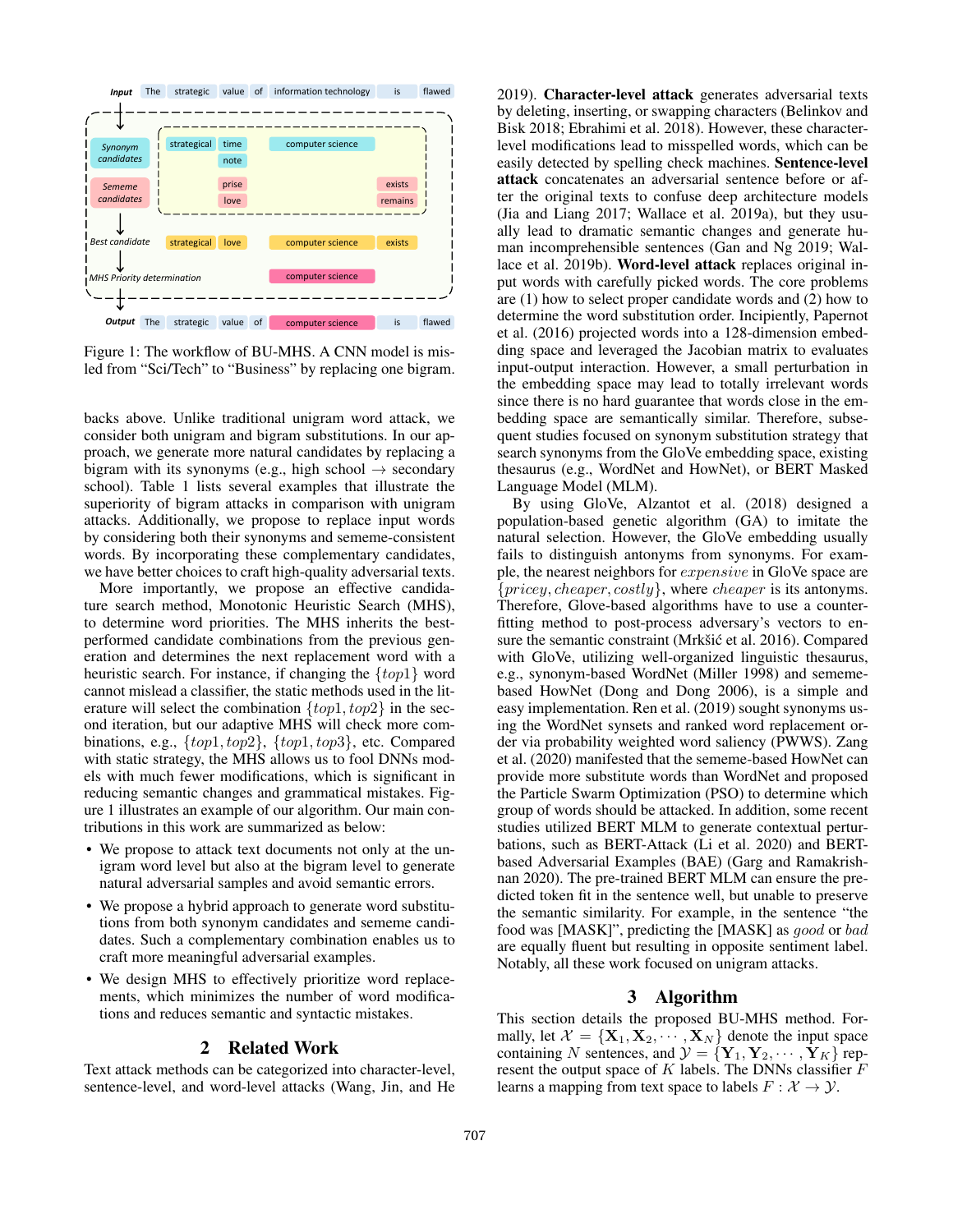#### 3.1 Black-box Text Attack

We design our method in black-box settings where no network architectures, intermediate parameters or gradient information are available. The only capability of the black-box adversary is to query the output labels (confidence scores) of the threat model, acting as a standard user.

Given a well-trained DNNs classifier  $F$ , it aims to produce the correct label  $Y_{true} \in \mathcal{Y}$  for any input  $X \in \mathcal{X}$ , i.e.,  $F(\mathbf{X}) = \mathbf{Y}_{true}$ , by maximizing the posterior probability:

$$
\underset{\mathbf{Y}_{i}\in\mathcal{Y}}{\arg\max} P(\mathbf{Y}_{i}|\mathbf{X}) = \mathbf{Y}_{true}
$$
\n(1)

A rational text attack pursues a human-imperceptible perturbation  $\Delta$ **X** that can fool the classifier F when it is added to the original **X**. The altered input  $X^* = X + \Delta X$  is defined as the text adversarial example. Generally, a successful adversarial example can mislead a well-trained classifier into either an arbitrary label other than the true label

$$
\underset{\mathbf{Y}_{i}\in\mathcal{Y}}{\arg\max} P(\mathbf{Y}_{i}|\mathbf{X}^{*}) \neq \mathbf{Y}_{true}
$$
\n(2)

or a pre-specified label Y<sup>∗</sup>

$$
\underset{\mathbf{Y}_{i}\in\mathcal{Y}}{\arg\max} P(\mathbf{Y}_{i}|\mathbf{X}^{*}) = \mathbf{Y}^{*}
$$
\n(3)

where  $Y^* \neq Y_{true}$ . The attack strategy defined in Eq. (2) and Eq. (3) are known as untargeted attack and targeted attack, respectively. A valid text perturbation needs to satisfy lexical, grammatical, and semantic constraints. As our attack method makes no character modifications, the lexical constraint is naturally retained. Additionally, we propose a bigram substitution strategy to avoid meaningless outputs, and introduce an adaptive search algorithm MHS to minimize the number of word perturbations while preserving the semantic similarity and syntactic coherence.

#### 3.2 Replacement Candidate Selection

HowNet annotates words by their sememes, where the sememe is a minimum unit of semantic meaning in linguistics. For example, the word "apple" has multiple sememes, e.g., "fruit", "computer", etc. Words sharing the same sememe tag can be interchangeable in crafting adversarial examples.

Candidate set creation. Suppose the input sentence contains *n* words, i.e.,  $X = \{w_1, w_2, \dots, w_n\}$ . For each word  $w_i$ , we first connect it to its next word  $w_{i+1}$  and check if the bigram  $(w_i, w_{i+1})$  has synonyms in synonym space W. If yes, we collect all the synonyms to create the bigram candidates set  $\mathbb{B}_i$  and skip searching candidates for  $w_i$  and  $w_{i+1}$ separately<sup>1</sup>. Otherwise, we gather all the candidate words for  $w_i$  from the synonym space W and the sememe space  $\mathbb H$  and denote them as a subset  $\mathbb{S}_i \subset \mathbb{W} \cup \mathbb{H}$ . It is worth mentioning that we pose a candidate filter here to make sure all the candidate words in  $\mathbb{S}_i$  have the same part-of-speech (POS) tags with  $w_i$ . Replacing words with the same POS tags (e.g., nouns) can help avoid imposing grammatical errors.

If  $w_i$  is a named entity (NE), we enlarge the  $\mathbb{S}_i$  by absorbing more same-type NE words. The NE refers to a predefined real-world object that can be symbolized by a proper

noun, such as person names, organizations, and locations (Nouvel, Ehrmann, and Rosset 2016). The candidate NE (denoted as  $NE<sub>CAND</sub>$ ) must has the same NE type with the original word. It is selected as the most frequently appeared word from the complementary NE set  $W - W_{Y_{true}}$ , where  $\mathbb{W}_{\mathbf{Y}_{true}}$  contains all the NEs of the  $\mathbf{Y}_{true}$  class. Then we update the synonym set as  $\mathbb{S}_i \leftarrow \mathbb{S}_i \cup NE_{\text{CAND}}$ .

Considering polysemy, a word may have more than one sememes defined in HowNet. To guarantee valid substitutions, we take only words that have at least one common sememes with the original word  $w_i$  into its candidate set  $\mathbb{S}_i$ .

**Best candidate selection.** Given the candidate set  $\mathbb{S}_i$  (or  $(\mathbb{B}_i)^2$ , every  $w'_i \in \mathbb{S}_i$  is a potential candidate for the replacement of word  $w_i$ . We define the candidate importance score  $I_{w'_i}$  for each substitution candidate  $w'_i$  as the reduction of prediction probability:

$$
I_{w_i'} = P(\mathbf{Y}_{true}|\mathbf{X}) - P(\mathbf{Y}_{true}|\mathbf{X}_i'), \forall w_i' \in \mathbb{S}_i
$$
 (4)

where

$$
\mathbf{X} = w_1, w_2, \cdots, w_i, \cdots, w_n \tag{5}
$$

$$
\mathbf{X}'_i = w_1, w_2, \cdots, w'_i, \cdots, w_n \tag{6}
$$

Then we pick the word  $w'_i$  that achieves the highest  $I_{w'_i}$  to be the best substitution word  $w_i^*$ . Formally, the synonym candidate selection function is given as below

$$
w_i^* = R(w_i, \mathbb{S}_i) = \underset{w_i' \in \mathbb{S}_i}{\arg \max} I_{w_i'} \tag{7}
$$

Repeating this procedure on every word one by one solves the first key issue of our method, as is summarized in Algorithm 1 from line 1 to line 11.

### 3.3 Adaptive Priority Determination

The word priority determination is designed to sort the word replacement order. Given the best substitution word  $w_i^*$  for the original  $w_i$ , we obtain n adversarial examples  ${\{\mathbf X_1^*, \cdots, \mathbf X_n^*\}}$  with each being modified on one word, i.e.,  $\mathbf{X}_{i}^{*} = \{w_{1}, \dots, w_{i}^{*}, \dots, w_{n}\}.$  The change of true label probability between  $X$  and  $X^*_i$  denotes the attack effect that can be achieved by modifying  $w_i$  to  $w_i^*$ :

$$
\Delta P_i^* = P(\mathbf{Y}_{true}|\mathbf{X}) - P(\mathbf{Y}_{true}|\mathbf{X}_i^*)
$$
(8)

A straightforward way of determining the word replacement priority is to sort the words by their  $\Delta P_i^*$  descent order and select the top-k ones. However, we empirically find that replacing words in such a static order incrementally always leads to local optima and word over substitution. This means simply selecting top-k words using  $\Delta P_i^*$  does not necessarily provide the best word combination in misleading DNNs.

In this paper, we propose the Monotonic Heuristic Search (MHS) method, which adaptively determines the word substitution priority. We first create the initial generation  $\mathbb{G}^0$ as an empty set (line 12 of Algorithm 1). Then we set the maximum number of words that can be modified, i.e.,

<sup>&</sup>lt;sup>1</sup>This means bigram substitution takes precedence.

 $2$ In the rest of the paper, we slightly abuse the notation by using  $\mathbb{S}_i$  to denote the substitution candidate for  $w_i$ . If  $w_i$  belongs to a bigram  $(w_i, w_{i+1})$ , then  $\mathbb{S}_i$  is equivalent to  $\mathbb{B}_i$ .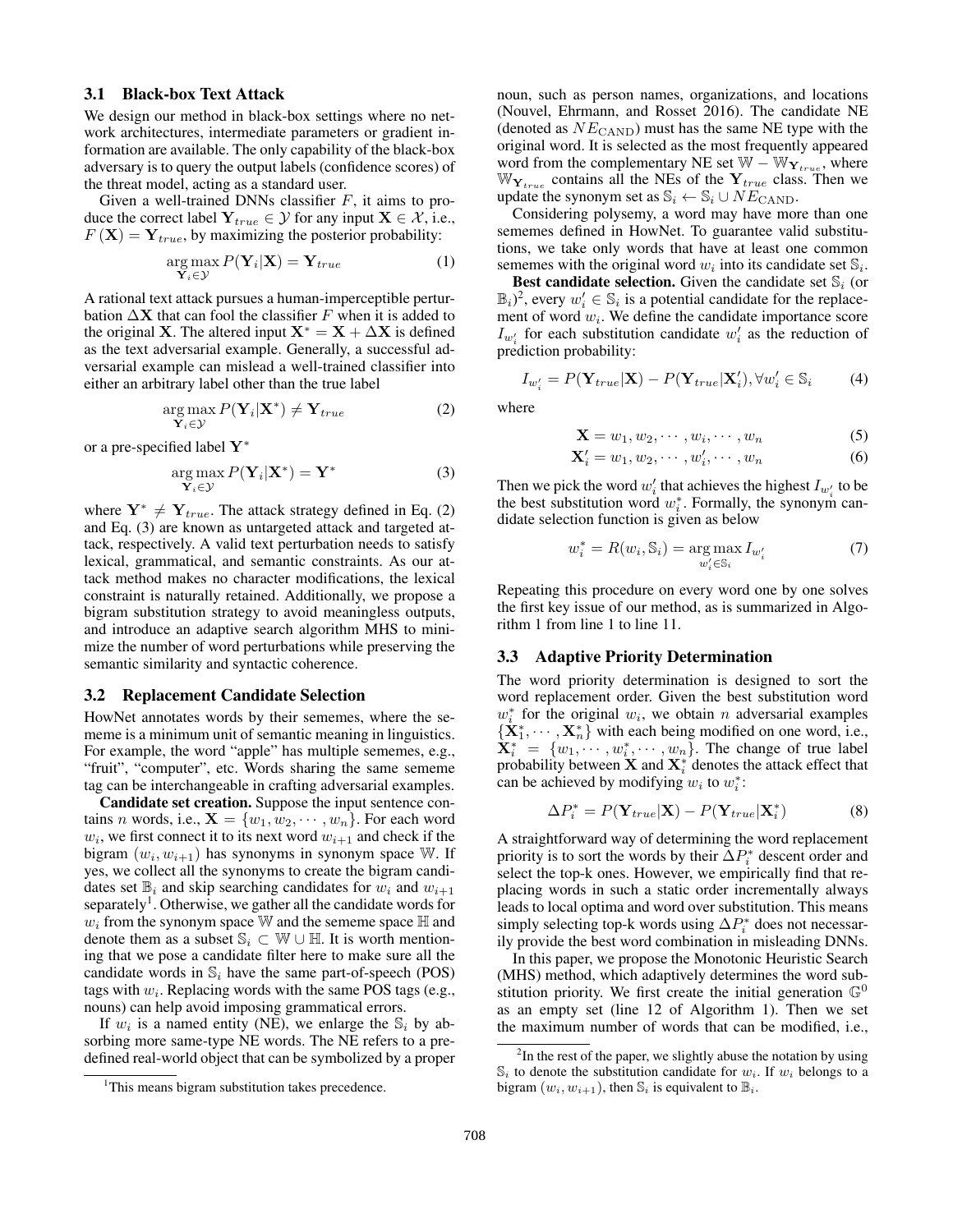Algorithm 1: The proposed BU-MHS Attack Algorithm

**Input:** Sample text with *n* words  $X = (w_1, \dots, w_n)$ Input: Maximum word replacement bond M Input: Classifier F **Output:** Adversarial example  $\mathbf{X}_{adv}$ /\* Select candidates for input words \*/ 1 for  $i = 1$  to n do 2 Connect  $w_i$  with its next word as  $(w_i, w_{i+1});$ 3 Collect bigram candidate set  $\mathbb{B}_i$  for  $(w_i, w_{i+1})$  from synonym space W; 4 if  $\mathbb{B}_i \neq \emptyset$  then  $\mathfrak{s}$  | Find the best bigram candidate from  $\mathbb{B}_i$ ; 6  $i + = 1;$  b skip attacking  $w_{i+1}$ <sup>7</sup> else 8 Get a synonym-sememe candidate set  $\mathbb{S}_i$  for  $w_i$ from W ∪ H; 9 **if**  $w_i$  *is a NE* then 10  $\vert \vert$   $\mathbb{S}_i \leftarrow \mathbb{S}_i \cup NE_{\text{CAND}};$ 11 | Find the best unigram candidate from  $\mathbb{S}_i$ ; 12 Create the initial generation with empty  $\mathbb{G}^0 = \varnothing$ ; 13 Set the upper bound  $M = min(M, n);$  $/*$  The MHS search starts  $*/$ 14 for  $m = 1$  to  $M$  do 15  $\mathbb{G}^m = \mathcal{F}(\mathbb{G}^{m-1}, \{w_1^*, \cdots, w_n^*\});$ 16 for Candidate  $\subset \mathbb{G}^m$  do 17 Replace *Candidate* words in **X** to craft  $\mathbf{X}_{adv}$ ; 18 **if**  $F(\mathbf{X}) \neq F(\mathbf{X}_{adv})$  then  $19$  | | break;  $\triangleright$  successful attack 20 | else 21  $\Box$   $\Box P_{adv} = P(\mathbf{Y}_{true}|\mathbf{X}) - P(\mathbf{Y}_{true}|\mathbf{X}_{adv});$ 22 return  $\mathbf{X}_{adv}$ 

 $M = min(M, n)$ . This threshold forces us to stop the loop if the input example does not admit an adversarial alteration after M times of substitution. The MHS procedure is listed between lines 14-21 of Algorithm 1. For each generation, we first create the population set for the current generation  $\mathbb{G}^m$  using the F function defined in Algorithm 2. Specifically, the  $F$  directly returns all the best substitution synonyms  $\{w_1^*, \dots, w_n^*\}$  as the first generation. Then we iteratively query the classifier  $F$  whether its prediction is changed by replacing the first generation candidates. If a population member  $X_{adv}$  achieves a successful attack, the optimization completes and returns the  $\mathbf{X}_{adv}$ . Otherwise, we calculate the probability shift of  $\Delta P_{adv}$  in line 21. If we can not find a successful attack from the first generation, then we need to run the second iteration with the help of  $\Delta P_{adv}$ .

In the next generation, we recall the  $\mathcal F$  to construct  $\mathbb G^m$ with three steps, as listed in lines 5-8 of Algorithm 2. Firstly, we search the most effective element from the previous generation  $\mathbb{G}^{m-1}$  that attains the maximal  $\Delta P_{adv}$ . We denote this best element as  $\mathbb{G}_{best}^{m-1}$ . Then we wipe out all the candidate words belonging to  $\mathbb{G}_{best}^{m-1}$  from the full candidates set  $\{w_1^*, \dots, w_n^*\}$ , resulting in s  $(1 \leq s \leq n)$  elements left. Finally, we combine the  $\mathbb{G}_{best}^{m-1}$  with every remaining candidate  $w_i^*$  and assign it to the current population mem**Algorithm 2:** Function of Generation Creation  $(F)$ 

**Input:** Last generation combinations  $\mathbb{G}^{m-1}$ **Input:** The best substitution words  $\{w_1^*, \cdots, w_n^*\}$ **Output:** Current generation combinations  $\mathbb{G}^m$ 1 Initialize current generation  $\mathbb{G}^m = \varnothing$ ; 2 if  $\mathbb{G}^{m-1} = \varnothing$  then  $\mathbf{3} \left[ \begin{array}{c} \mathbb{G}^m = \{w_1^*, \cdots, w_n^*\}; \end{array} \right] \quad \triangleright \quad \mathbb{1}^{\text{st}}$  generation <sup>4</sup> else 5 Search for the most effective element  $\mathbb{G}_{best}^{m-1}$  from  $\mathbb{G}^{m-1}$  that achieves the highest  $\Delta P_{adv}$ ; 6 Remove all words of  $\mathbb{G}_{best}^{m-1}$  from  $\{w_1^* \cdots w_n^*\}$ , resulting in  $s$  ( $1 \leq s \leq n$ ) elements left;  $7 \quad | \quad \text{for } i = 1 \text{ to } s \text{ do}$ 8 | Create new generation element  $\mathbb{G}^m(i)$  by combing  $\mathbb{G}_{best}^{m-1}$  with  $i^{th}$  remaining element  $w_i^*$ ;  $^{\mathrm{9}}$  return  $\mathbb{G}^{m}$ 

ber  $\mathbb{G}^m(i)$ . The greedy search between lines 16-21 of Algorithm 1 is the same as the first generation but replaces one more word/bigram in every next generation to craft  $\mathbf{X}_{adv}$ . This procedure does not stop until it successfully finds the adversarial example or reaches the upper threshold of M. The heuristic optimization method enables us to preserve the best population member from the previous generation and adaptively determine which word should be altered in the current generation. Based on the MHS, we achieve a higher successful attack rate by replacing a fewer number of words compared with static baselines. This solves the second issue.

# 4 Experiments

We evaluate the effectiveness of our BU-MHS method on widely used text datasets. We provide code and data with a fully anonymous link<sup>3</sup> to ensure reproducibility.

#### 4.1 Datasets and Victim Models

Datasets We conduct experiments on three publicly available benchmarks. IMDB (Maas et al. 2011) is a binary sentiment classification dataset containing 50,000 movie reviews. AG's News (Zhang, Zhao, and LeCun 2015) is a news classification dataset with 127600 samples belonging to 4 topic classes. Yahoo! Answers (Zhang, Zhao, and LeCun 2015) is a ten-class topic dataset with 1,400,000 train samples and 60,000 test samples. The average text length (without punctuation) of IMDB (227 words) is much longer than AG's News (38 words) and Yahoo! Answers (32 words).

Victim models We apply our attack algorithm on four popular victim models. Word CNN (Kim 2014) is stacked by a word embedding layer with 50 embedding dimensions, a convolutional layer with 250 filters, and each kernel size of 3. Character-based CNN (Char CNN) (Zhang, Zhao, and LeCun 2015) is composed of a 69-dimensional character embedding layer, 6 convolutional layers, and 3 denselyconnected layers. Word LSTM passes the input sequence through a 100-dimension embedding layer, concatenating a 128-units long short-term memory layer, and following a

<sup>3</sup> https://github.com/AdvAttack/TextAttack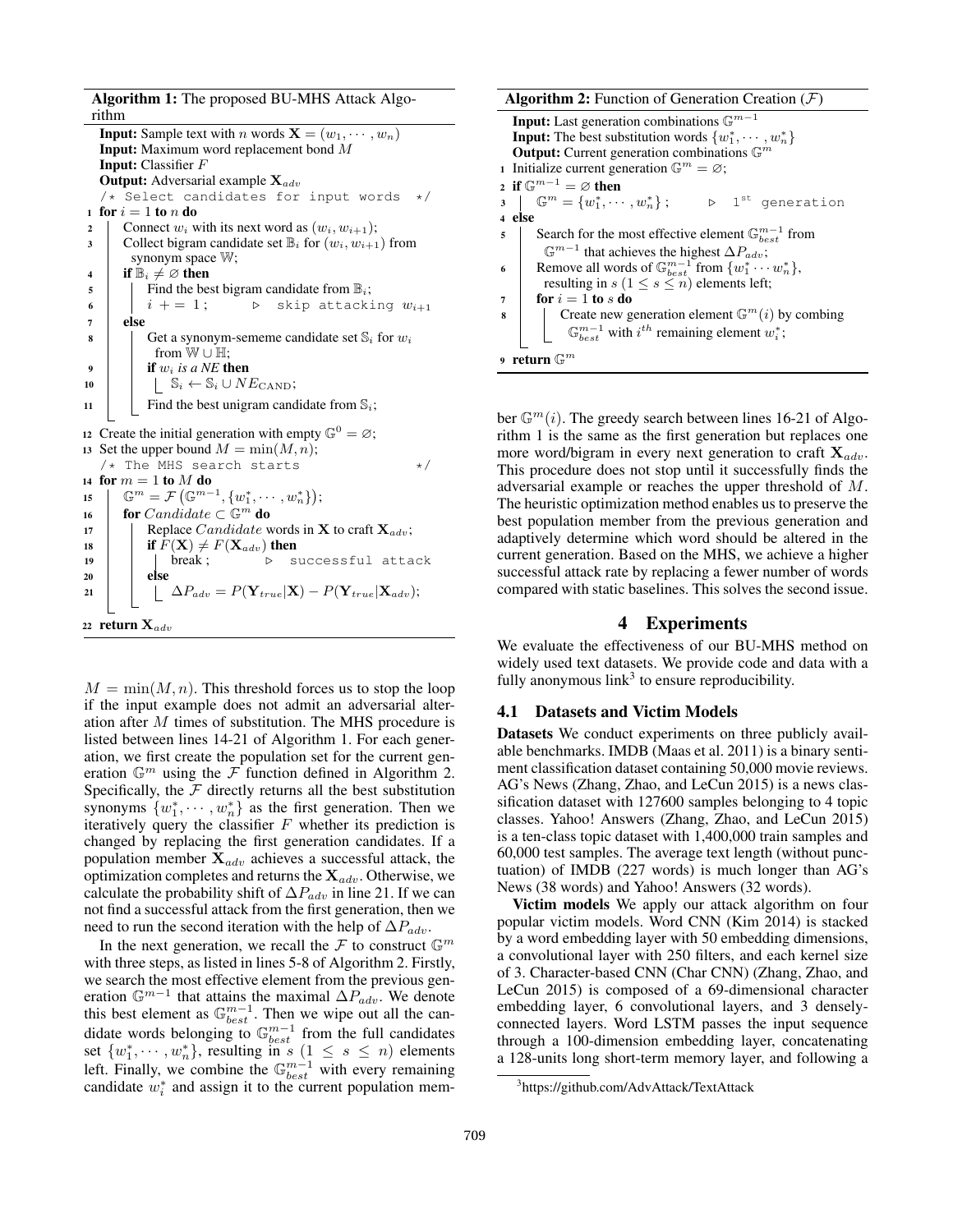| Dataset        | Model                             | <b>Test Accuracy</b>       |
|----------------|-----------------------------------|----------------------------|
| <b>IMDB</b>    | Word CNN<br><b>Bi-LSTM</b>        | 87.97%<br>85.71%           |
| AG's News      | Word CNN<br>Char CNN<br>Word LSTM | 90.75%<br>89.24%<br>91.62% |
| Yahoo! Answers | Word CNN<br><b>Bi-LSTM</b>        | 71.21%<br>71.60%           |

Table 2: Test accuracy of four DNNs models before attacks.

dropout of 0.5. Bidirectional LSTM (Bi-LSTM) consists of a 128-dimension word embedding layer, a bidirectional layer that wraps 64 LSTM units, a dropout of 0.3, and a fully connected layer for classification. Table 2 lists the classification accuracy on the original legitimate test samples.

#### 4.2 Baselines

We compare our method with representative black-box word-level attack algorithms as listed below.

- RAND attack randomly selects a synonym from WordNet and ranks the attack order by our MHS algorithm.
- Word saliency attack (WSA) (Li, Monroe, and Jurafsky 2016) gets replacement words from WordNet and rephrases texts in the word saliency (WS) descending order. The word saliency is similar to Eq. (4) but replaces w<sup>i</sup> with unknown.
- PWWS (Ren et al. 2019) chooses candidate words from WordNet and sorts word attack order by multiplying the word saliency and probability variation.
- PSO (Zang et al. 2020) selects word candidates from HowNet and employs the PSO to find adversarial text. This method treats every sample as a particle where its location in the search space needs to be optimized.
- TextFooler (TEFO) (Jin et al. 2020) obtains synonyms from Glove space and defines the WIS by iteratively deleting input words and calculating the DNNs score changes.
- BERT-ATTACK (BEAT) (Li et al. 2020) takes advantage of BERT MLM to generate candidates and attack words by the static WIS descending order. The WIS is similar to Eq. (4) but changes  $w_i$  to [MASK].

#### 4.3 Evaluation Metrics and Experiment Settings

Evaluation Metrics. We use two metrics to evaluate the text attack performance, i.e., successful attack rate (SAR) and the average number of word substitutions. The SAR is defined as the misclassification rate of the classifier  $F$  after it is attacked. To quantify the perturbation cost, we count the number of word substitutions in each sample and compute the average number for each dataset to denote the adversarial attack cost. Intuitively, a rational hacker targets to achieve a high SAR by substituting a small number of words.

Experimental Settings. We train all the DNNs models using the ADAM optimizer (Kingma and Ba 2015), where parameters are set as: learning rate = 0.001,  $\beta_1$  = 0.9,  $\hat{\beta}_2 = 0.999$ ,  $\epsilon = 10^{-7}$ . We deploy BU-MHS and the first three baselines on Keras. The PSO, TEFO, and BEAT are tested on the TextAttack framework (Morris et al. 2020), where the Char CNN model and the Yahoo! Answers are currently unavailable. We set the upper bound of word replacement number as  $M = 20$  and use the recommended parameters for all baselines. Their attack performance is assessed on 1000 test samples of each dataset as the conventional setting (Zang et al. 2020; Jin et al. 2020). For our BU-MHS, the synonym candidates and sememe candidates are picked from WordNet and HowNet, respectively.

# 4.4 Experimental Results and Analysis

The experimental results of SAR and the average word replacement number are listed in Table 3 and Table 4, respectively. We manifest the three contributions mentioned in the Introduction by asking three research questions:

Q1: Is our adaptive MHS superior to static baselines? To validate this, we design the U-MHS that searches substitution words from *only* WordNet and attacks text *only* at the unigram word level - the same as WSA and PWWS, but employs our MHS to determine the word substitution priority. Experimental results in Table 3 and Table 4 show that U-MHS achieves higher SAR and changes a much smaller number of words comparing with static counterparts (WSA, and PWWS). Besides, the RAND delivers higher SAR than WSA on IMDB and AG's News. This also illustrates the merit of our adaptive MHS.

Q2: Is the hybrid of synonym and sememe beneficial? We present a hybrid version of U-MHS, i.e., HU-MHS, which is all the same with U-MHS but integrates HowNet to search synonym-sememe candidates. Table 3 shows that HU-MHS accomplishes the highest SAR in all cases and outperforms U-MHS by a large margin. Intriguingly, Table 4 exhibits that HU-MHS achieves such high SAR by using the fewest word substitutions. This strongly suggests the profit of incorporating HowNet in the candidate selection step.

Q3: What's the advantage of combining the bigram attack? The bigram substitution is vitally significant in improving semantic smoothness and generating meaningful sentences. To show this, we list three adversarial examples from IMDB (Table 6), AG's News (Table 7) and Yahoo! Answers (Table 8). We can see from the adversarial examples that our bigram substitution can greatly reduce the semantic variations. For example, in Table 7, our method replaces one bigram (Olympic Games  $\rightarrow$  Olympiad) but causes less semantic variation than HU-MHS changing two unigrams.

Overall, Table 3 and Table 4 elaborate that the HU-MHS, BU-MHS, and U-MHS almost swept the top-3 results on all datasets, indicating the superiority of our method.

Platform and Efficiency Analysis. We conduct all experiments on Enterprise Linux Workstation 7.7 with 2.7GHz CPU frequency and 176GB memory. Table 5 lists the time consuming of various methods on AG's News dataset. Table 5 shows that our BU-MHS is more efficient than the dynamic PSO but costs more time than static counterparts.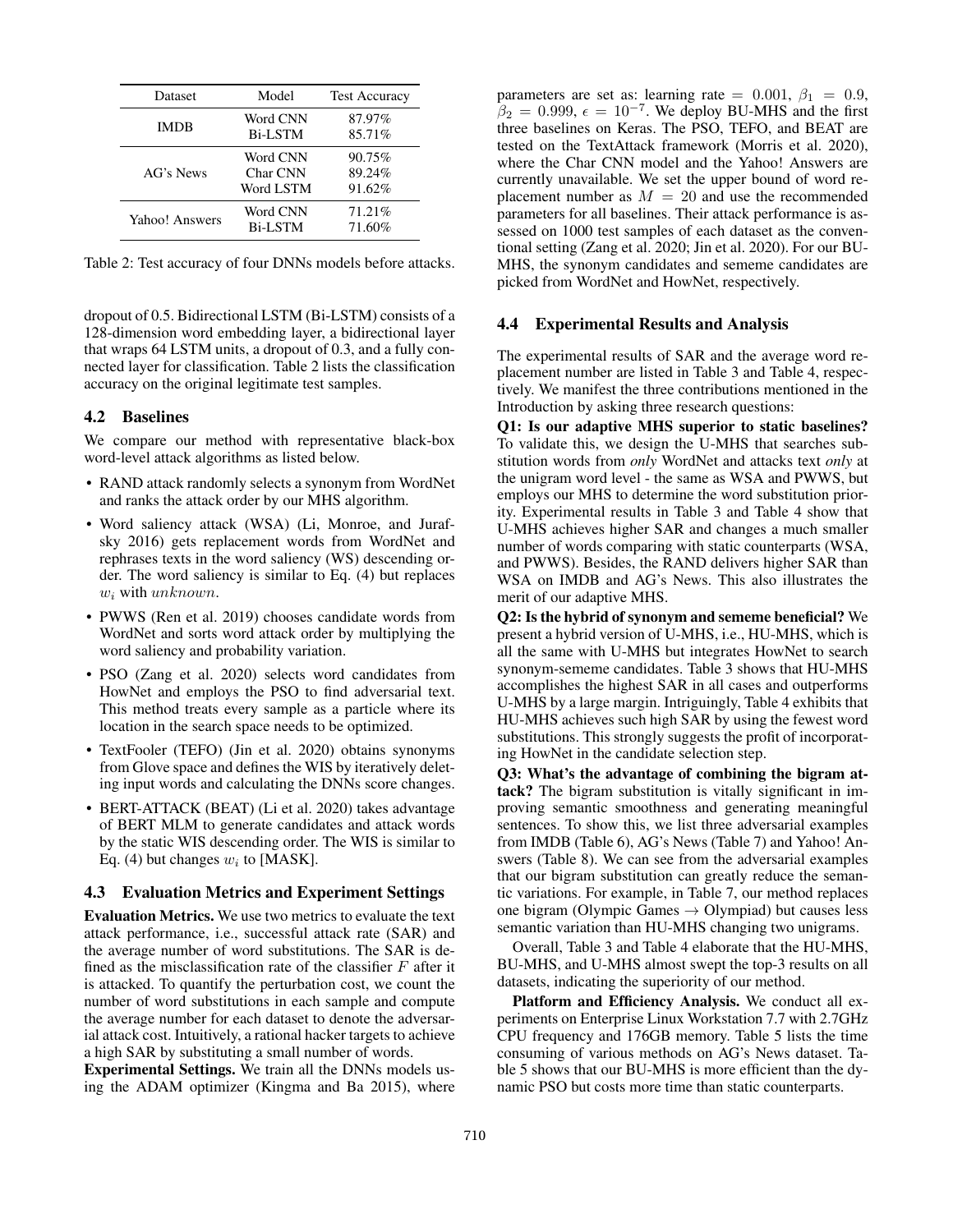|                     |                                   | $M=\frac{n}{2}$          |                    | $M = n$                   |                               | $M=20$                     |                               |                                |                              |                                  |                            |
|---------------------|-----------------------------------|--------------------------|--------------------|---------------------------|-------------------------------|----------------------------|-------------------------------|--------------------------------|------------------------------|----------------------------------|----------------------------|
| Dataset             | Model                             | <b>BEAT</b>              | <b>PSO</b>         | <b>TEFO</b>               | <b>PWWS</b>                   | <b>WSA</b>                 | <b>PWWS</b>                   | <b>RAND</b>                    | <b>U-MHS</b>                 | <b>HU-MHS</b>                    | <b>BU-MHS</b>              |
| <b>IMDB</b>         | Word CNN<br>Bi-LSTM               | $91.02\%$<br>$90.15\%$   | $100\%$<br>$100\%$ | $100\%$<br>$100\%$        | 94.60%<br>99.76%              | 38.85\%<br>81.70%          | $90.56\%$<br>97.09%           | 81.13\%<br>94.79%              | 95.58%<br>98.90%             | $100\%$<br>$100\%$               | $100\%$<br>$100\%$         |
| AG's<br><b>News</b> | Word CNN<br>Word LSTM<br>Char CNN | 86.91%<br>77.52%         | 79.87%             | 85.48\% 82.75\%<br>85.17% | 85.48\%<br>79.87\%<br>75.48\% | 77.98%<br>74.73%<br>68.33% | 81.98%<br>76.81%<br>$75.25\%$ | 82.42\%<br>79.76%<br>$75.26\%$ | 85.76\%<br>81.07\%<br>80.70% | $92.77\%$<br>88.40%<br>$92.17\%$ | 91.77%<br>86.21%<br>91.49% |
| Yahoo!<br>Answers   | Word CNN<br><b>Bi-LSTM</b>        | $\overline{\phantom{a}}$ |                    | $\overline{\phantom{0}}$  | 68.39\%<br>67.76\%            | 66.82\%<br>66.20%          | 68.23\%<br>67.29%             | 51.96\%<br>51.64\%             | 70.27%<br>67.92%             | $90.14\%$<br>87.95%              | 88.58%<br>85.60%           |

Table 3: The successful attack rate (SAR) of various attack algorithms. For each row, the highest SAR is highlighted in bold, the second highest SAR is highlighted in underline, and the third highest SAR is denoted with italic.

|                     |                                   | $M=\frac{n}{2}$                                      |              | $M = n$                                              |                      |                       |                      |                      | $M=20$                 |                      |                      |
|---------------------|-----------------------------------|------------------------------------------------------|--------------|------------------------------------------------------|----------------------|-----------------------|----------------------|----------------------|------------------------|----------------------|----------------------|
| Dataset             | Model                             | <b>BEAT</b>                                          | <b>PSO</b>   | <b>TEFO</b>                                          | <b>PWWS</b>          | <b>WSA</b>            | <b>PWWS</b>          | <b>RAND</b>          | <b>U-MHS</b>           | <b>HU-MHS</b>        | <b>BU-MHS</b>        |
| <b>IMDB</b>         | Word CNN<br><b>Bi-LSTM</b>        | 7.5<br>7.89                                          | 3.42<br>5.22 | 8.01<br>8.13                                         | 8.625<br>5.53        | 16.15<br>10.55        | 5.87<br>5.16         | 7.31<br>5.67         | 4.5<br>4.238           | 2.07<br>2.28         | 2.11<br>2.33         |
| AG's<br><b>News</b> | Word CNN<br>Word LSTM<br>Char CNN | 5.97<br>6.24<br>$\overline{\phantom{a}}$             | 5.02<br>5.82 | 7.42<br>8.49<br>$\overline{\phantom{0}}$             | 6.29<br>8.05<br>5.59 | 9.51<br>10.12<br>8.23 | 6.03<br>7.72<br>5.44 | 5.23<br>6.19<br>5.06 | 4.815<br>5.97<br>4.389 | 4.16<br>5.74<br>3.41 | 4.32<br>5.99<br>3.52 |
| Yahoo!<br>Answers   | Word CNN<br><b>Bi-LSTM</b>        | $\overline{\phantom{a}}$<br>$\overline{\phantom{a}}$ |              | $\overline{\phantom{0}}$<br>$\overline{\phantom{a}}$ | 3.34<br>3.47         | 3.95<br>3.83          | 3.15<br>3.2          | 3.65<br>3.74         | 2.78<br>2.98           | 1.85<br>2.28         | 1.89<br>2.4          |

Table 4: The average number of word substitutions of various attack methods. For each row, the smallest word substitution number is highlighted in bold, the second smallest is denoted in underline, and the third smallest is represented with italic.

|  |                                                                               |  | BEAT PSO TEFO PWWS WSA RAND BU-MHS |
|--|-------------------------------------------------------------------------------|--|------------------------------------|
|  | 1.94 6.52 0.14 1.05 0.79 2.97 2.87<br>$1.05$ $10.4$ $0.17$ $2.62$ $2.7$ $5.6$ |  | 8.45                               |

Table 5: The top and bottom row shows the runtime (hours) by attacking Word CNN and Word LSTM, respectively.

## 4.5 Transferability

The transferability of adversarial examples implies whether the adversarial samples generated to mislead a specific model  $F$  can mislead other models  $F'$ . To evaluate the transferability, we construct three more CNN models named Word CNN2, Word CNN3, and Word CNN4. Different from the previous Word CNN model, Word CNN2 has one more fully connected layer, Word CNN3 replaces the Relu nonlinear function with Tanh, and Word CNN4 adds one convolutional layer. We apply the adversarial examples generated on Word CNN to attack these three new models and the LSTM model. Figure 2 shows the results on the original Word CNN and transferred models. It can be seen from Figure 2 that our method attains the best transfer attack performance, elaborating the strength of our method in transfer attack.

#### 4.6 Adversarial Retraining

Adversarial retraining is an effective way to improve the model's robustness by joining the adversarial examples to the training set. In this experiment, we randomly generate



Figure 2: Transfer attack on Yahoo! Answers. Lower accuracy indicates higher transfer ability (the lower the better).

and append {500, 1000, 1500, 2000} AG's New adversarial samples to its training set and retrain the Word CNN model. Figure 3 shows the five-run mean accuracy of Word CNN on the clean test set after adversarial training. From Figure 3 we know that our method generates more effective adversarial samples than PWWS in improving the model robustness. We also evaluate if the retrained model is immune to adversarial attacks by attacking the retrained model. Results in Table 9 show that retrained victim models can defend against the attacks to a certain degree. Additionally, our BU-MHS brings higher SAR than PWWS after retraining, indicating the BU-MHS is harder to defend by adversarial retraining.

## 4.7 Targeted Attack Evaluations

Algorithm 1 can be easily adapted to make targeted attack with slight modifications, e.g., change line 18 from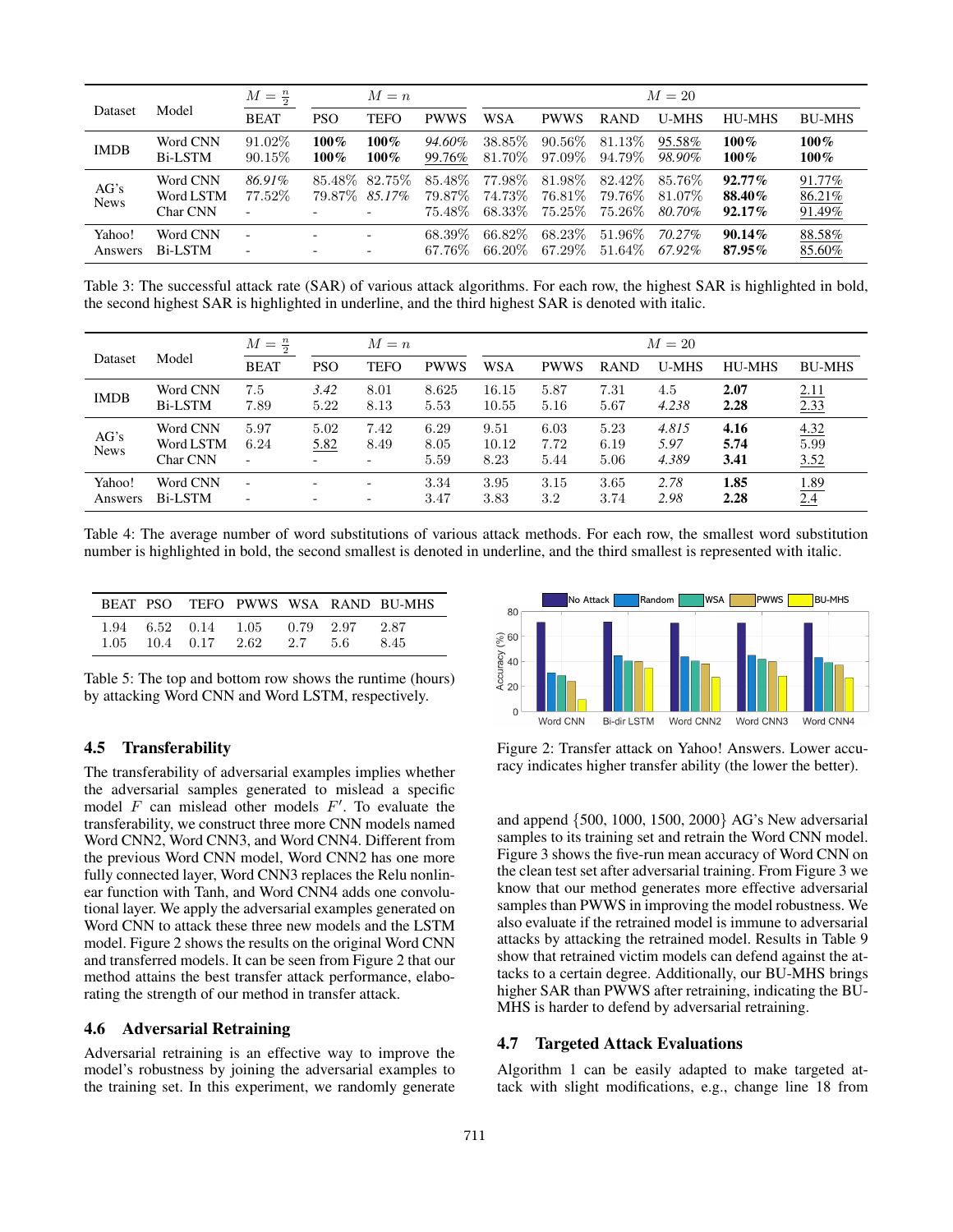| PWWS (Successful attack. True la-<br>bel score = $45.74\%$ ) | I think that the movie was really good dear. Subject, acting and Nusrat <b>BAD</b> Fatch <b>BAD</b> ALi<br>Khan's music were <i>marvellous</i> tall. Although the director has succeeded in showing the status of<br>women in rural areas and how they suffer at the hands of male-dominated culture, he has neglected<br><i>Phoolan</i> <b>BAD</b> 's character a <i>bit</i> piece and has focussed more on the violence faced by her. |
|--------------------------------------------------------------|-----------------------------------------------------------------------------------------------------------------------------------------------------------------------------------------------------------------------------------------------------------------------------------------------------------------------------------------------------------------------------------------------------------------------------------------|
| HU-MHS (Successful attack. True<br>label score = $2.69\%$ )  | I think that the movie was really <b>presumably</b> good. Subject, acting and Nusrat Fateh ALi Khan's<br>music were marvellous. Although the director has succeeded in showing the status of women in<br><i>rural</i> rustic areas and how they suffer at the hands of male-dominated culture, he has neglected<br>Phoolan's character a bit and has focussed more on the violence faced by her.                                        |
| BU-MHS (Successful attack. True<br>label score = $41.69\%$ ) | I think that the movie was really good. Subject, acting and Nusrat Fateh ALi Khan's music were<br>marvellous. Although the director has succeeded in showing the status of women in rural areas<br><b>country</b> and how they suffer at the hands of male-dominated culture, he has neglected Phoolan's<br>character a bit and has focussed more on the violence faced by her.                                                         |

Table 6: Adversarial examples of IMDB (attack Word CNN). Italic texts are attacked words, while bold ones are substitutions.

| PWWS (Successful attack. True la-<br>bel score = $37.17\%$ ) | Afghan women <i>make</i> arrive brief Olympic <i>debut</i> introduction. Afghan women made a short-<br>lived debut in the Olympic Games on Wednesday as 18-year-old judo wildcard Friba Razayee<br>was defeated after 45 seconds of her first <i>match</i> peer in the under-70kg middleweight. |
|--------------------------------------------------------------|-------------------------------------------------------------------------------------------------------------------------------------------------------------------------------------------------------------------------------------------------------------------------------------------------|
| HU-MHS (Successful attack. True<br>label score = $41.13\%$ ) | Afghan women make brief Olympic <i>debut</i> introduction. Afghan women made a short-lived debut<br>in the Olympic Games on Wednesday as 18-year-old judo wildcard Friba Razayee was defeated<br>after 45 seconds of her first <i>match</i> supply in the under-70kg middleweight.              |
| BU-MHS (Successful attack. True<br>label score = $40.02\%$ ) | Afghan women make brief Olympic debut. Afghan women made a short-lived debut in the<br><i>Olympic Games</i> Olympiad on Wednesday as 18-year-old judo wildcard Friba Razayee was de-<br>feated after 45 seconds of her first match in the under-70 kg middle weight.                            |

Table 7: Adversarial examples by attacking Word LSTM model on AG's News dataset.

| PWWS (Failure. True label   How do I <i>become</i> go a basescore = 75.85%) |                                                       |
|-----------------------------------------------------------------------------|-------------------------------------------------------|
| HU-MHS (Successful attack.<br>True label score = $31.79\%$ )                | How do I become a <b>baseball</b><br>cubicle player?  |
| BU-MHS (Successful attack.<br>True label score = $4.95\%$ )                 | How do I become<br>— а<br>baseball player ballplayer? |

Table 8: Adversarial examples by attacking Bi-LSTM model on Yahoo! Answers dataset.

| Methods                      |                  | Before retraining | After retraining |               |  |
|------------------------------|------------------|-------------------|------------------|---------------|--|
|                              | <b>SAR</b>       | # words           | <b>SAR</b>       | # words       |  |
| <b>PWWS</b><br><b>BU-MHS</b> | 81.98%<br>91.77% | 6.03<br>4.32      | 73.42%<br>77.36% | 8.165<br>7.66 |  |

Table 9: Attack the retrained Word CNN on AG's News. "# words" denotes the average number of word substitutions.

 $F(\mathbf{X}) \neq F(\mathbf{X}_{adv})$  to  $F(\mathbf{X}_{adv}) = \mathbf{Y}_{target}$ . The targeted attack experiments are conducted on AG's News dataset, and the four target labels are: 0 (World), 1 (Sports), 2 (Business) and 3 (Sci/Tech). We found similar results on four labels but just report the results when  $Y_{target} = 0$  due to the space limitation. The results shown in Table 10 indicate that our BU-MHS attains a much higher SAR and replaces less words than PWWS for all victim models. This means our method is powerful for both targeted and untargeted attack.



Figure 3: Adversarial retraining results. The higher the accuracy, the more robust of the model after retraining.

|                      |                    | <b>SAR</b>             | # words replace |               |  |
|----------------------|--------------------|------------------------|-----------------|---------------|--|
| Model                | <b>PWWS</b>        | <b>BU-MHS</b>          | <b>PWWS</b>     | <b>BU-MHS</b> |  |
| Word CNN<br>Char CNN | 87.21\%<br>32.61\% | $94.67\%$<br>$65.07\%$ | 4.78<br>11.56   | 3.69<br>9.08  |  |
| Word LSTM            | 77.92%             | $87.87\%$              | 7.09            | 5.68          |  |

Table 10: Targeted attack results on AG's News dataset.

#### 5 Conclusions

In this paper, we have proposed a novel BU-MHS algorithm for crafting natural language adversarial samples. The BU-MHS exploits unigram and bigram modifications to avoid the semantic errors and employs adaptive MHS to reduce attack cost. The hybrid synonym-sememe approach provides more candidate options. Future research directions include designing defense methods via an n-gram strategy.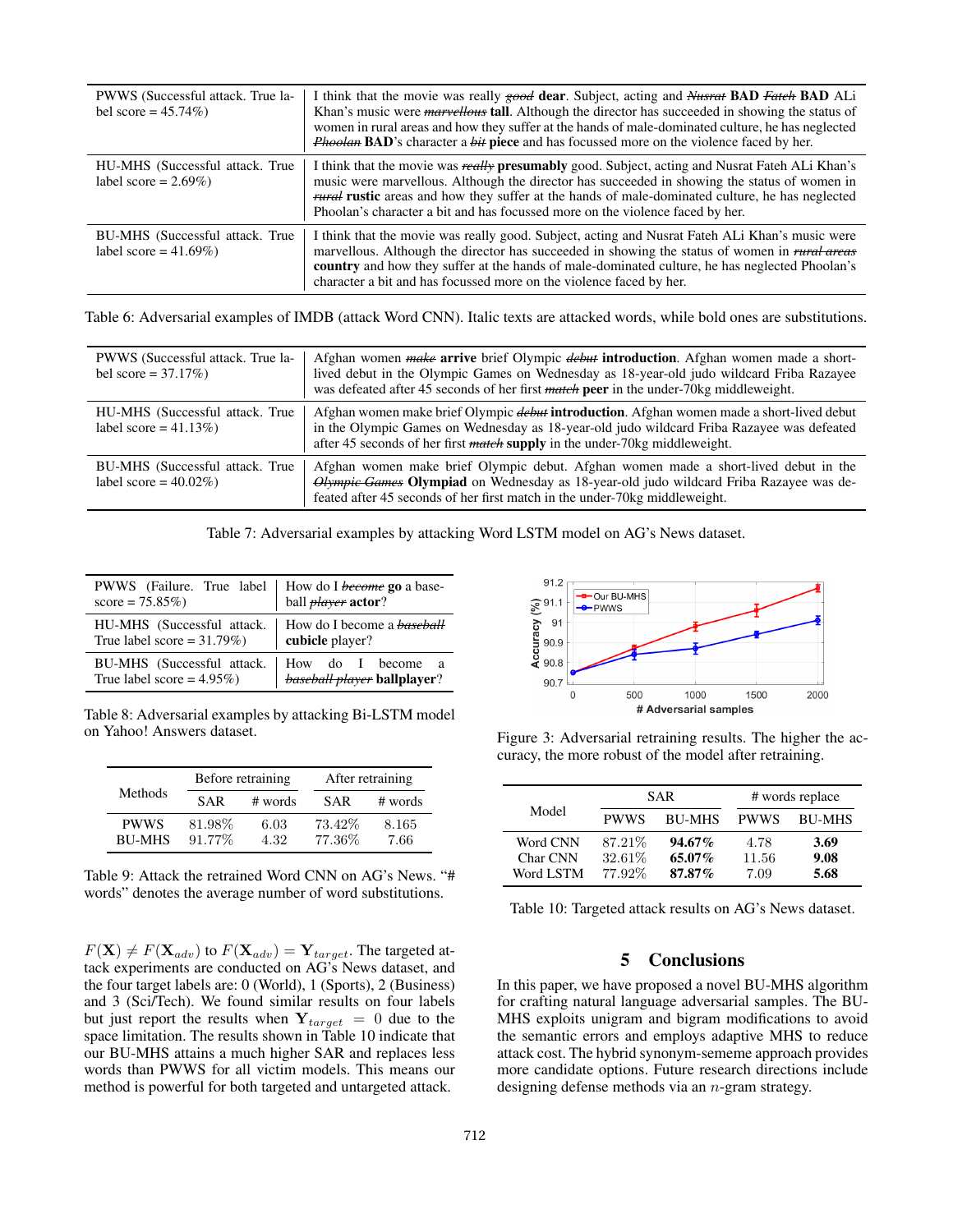# Acknowledgments

Weifeng Liu was supported in part by the National Natural Science Foundation of China (Grant No.61671480), in part by the Open Project Program of the National Laboratory of Pattern Recognition (NLPR) (Grant No.202000009), and in part by the Major Scientific and Technological Projects of CNPC (Grant No.ZD2019-183-008). Dacheng Tao was supported by Australian Research Council Projects FL-170100117, DP-180103424, and IH-180100002.

#### References

Alzantot, M.; Sharma, Y.; Elgohary, A.; Ho, B.-J.; Srivastava, M.; and Chang, K.-W. 2018. Generating natural language adversarial examples. *Proceedings of the 2018 conference on Empirical Methods in Natural Language Processing* 2890–2896.

Atallah, M. J.; McDonough, C. J.; Raskin, V.; and Nirenburg, S. 2001. Natural language processing for information assurance and security: an overview and implementations. In *Proceedings of the 2000 workshop on New security paradigms*, 51–65.

Belinkov, Y.; and Bisk, Y. 2018. Synthetic and natural noise both break neural machine translation. In *International Conference on Learning Representations*.

Dong, Z.; and Dong, Q. 2006. *Hownet and the computation of meaning*. World Scientific.

Ebrahimi, J.; Rao, A.; Lowd, D.; and Dou, D. 2018. Hotflip: White-box adversarial examples for text classification. In *Proceedings of the 56th Annual Meeting of the Association for Computational Linguistics*, 31–36.

Gan, W. C.; and Ng, H. T. 2019. Improving the Robustness of Question Answering Systems to Question Paraphrasing. In *Proceedings of the 57th Annual Meeting of the Association for Computational Linguistics*, 6065–6075.

Garg, S.; and Ramakrishnan, G. 2020. BAE: BERT-based Adversarial Examples for Text Classification. *arXiv preprint arXiv:2004.01970* .

Goodfellow, I. J.; Shlens, J.; and Szegedy, C. 2015. Explaining and Harnessing Adversarial Examples. In *International Conference on Learning Representations*.

Jia, R.; and Liang, P. 2017. Adversarial Examples for Evaluating Reading Comprehension Systems. In *Proceedings of the 2017 Conference on Empirical Methods in Natural Language Processing*, 2021–2031.

Jin, D.; Jin, Z.; Tianyi Zhou, J.; and Szolovits, P. 2020. Is BERT Really Robust? A Strong Baseline for Natural Language Attack on Text Classification and Entailment. In *The Thirty-Fourth AAAI Conference on Artificial Intelligence*.

Kim, Y. 2014. Convolutional Neural Networks for Sentence Classification. In *Proceedings of the 2014 Conference on Empirical Methods in Natural Language Processing*, 1746– 1751.

Kingma, D. P.; and Ba, J. 2015. Adam: A method for stochastic optimization. In *International Conference on Learning Representations*.

Li, J.; Monroe, W.; and Jurafsky, D. 2016. Understanding neural networks through representation erasure. *arXiv preprint arXiv:1612.08220* .

Li, L.; Ma, R.; Guo, Q.; Xue, X.; and Qiu, X. 2020. Bertattack: Adversarial attack against bert using bert. *arXiv preprint arXiv:2004.09984* .

Maas, A. L.; Daly, R. E.; Pham, P. T.; Huang, D.; Ng, A. Y.; and Potts, C. 2011. Learning word vectors for sentiment analysis. In *Proceedings of the 49th Annual Meeting of the Association for Computational Linguistics*, 142–150.

Miller, G. A. 1998. *WordNet: An electronic lexical database*. MIT press.

Morris, J. X.; Lifland, E.; Yoo, J. Y.; and Qi, Y. 2020. TextAttack: A framework for adversarial attacks in natural language processing. *arXiv preprint arXiv:2005.05909* .

Mrkšić, N.; Séaghdha, D. O.; Thomson, B.; Gašić, M.; Rojas-Barahona, L.; Su, P.-H.; Vandyke, D.; Wen, T.-H.; and Young, S. 2016. Counter-fitting word vectors to linguistic constraints. In *The 15th Annual Conference of the North American Chapter of the Association for Computational Linguistics*, 142–148.

Nouvel, D.; Ehrmann, M.; and Rosset, S. 2016. *Named entities for computational linguistics*. Wiley Online Library.

Papernot, N.; McDaniel, P.; Swami, A.; and Harang, R. 2016. Crafting adversarial input sequences for recurrent neural networks. In *IEEE Military Communications Conference*, 49–54.

Ren, S.; Deng, Y.; He, K.; and Che, W. 2019. Generating natural language adversarial examples through probability weighted word saliency. In *Proceedings of the 57th Annual Meeting of the Association for Computational Linguistics*, 1085–1097.

Szegedy, C.; Zaremba, W.; Sutskever, I.; Bruna, J.; Erhan, D.; Goodfellow, I.; and Fergus, R. 2014. Intriguing properties of neural networks. In *International Conference on Learning Representations*.

Wallace, E.; Feng, S.; Kandpal, N.; Gardner, M.; and Singh, S. 2019a. Universal trigger sequences for attacking and analyzing NLP. In *Proceedings of the 2019 Conference on Empirical Methods in Natural Language Processing*, 2153– 2162.

Wallace, E.; Rodriguez, P.; Feng, S.; Yamada, I.; and Boyd-Graber, J. 2019b. Trick me if you can: Human-in-the-loop generation of adversarial examples for question answering. *Transactions of the Association for Computational Linguistics* 7: 387–401.

Wang, W.; Wang, L.; Wang, R.; Wang, Z.; and Ye, A. 2019. Towards a Robust Deep Neural Network in Texts: A Survey. *arXiv preprint arXiv:1902.07285* .

Wang, X.; Jin, H.; and He, K. 2019. Natural language adversarial attacks and defenses in word level. *arXiv preprint arXiv:1909.06723* .

Zang, Y.; Qi, F.; Yang, C.; Liu, Z.; Zhang, M.; Liu, Q.; and Sun, M. 2020. Word-level Textual Adversarial Attacking